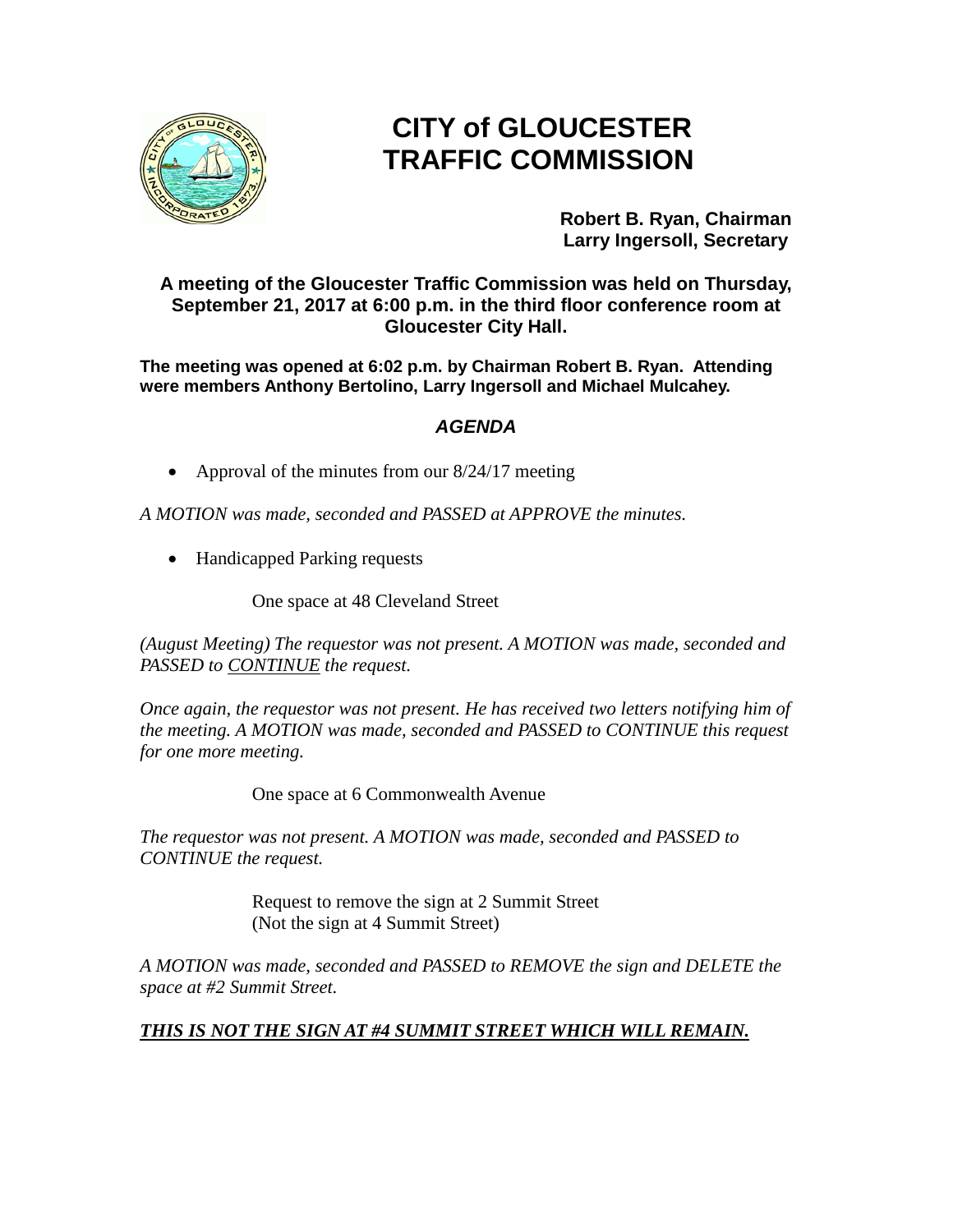*The following was continued from our May, June, July and August Meetings:*

**Order #CC2017-013** *(Councilor O'Hara)* **ORDERED** that the Ordinances & Administration Standing Committee request that the Traffic Commission review the beach no parking areas for possible expansion of beach no parking areas.

*(May Meeting) After speaking to Councilor O'Hara and a discussion, a MOTION was made to CONTINUE the order.*

*Most of the streets in the Good Harbor Beach area are currently posted but some are Saturday P.M., Sunday and holiday only, some are prohibited at all times and some have no restrictions. Some streets may have to be added (Hartz Street for example) and could be made for resident parking only. Councilor O'Hara, the TC and Ward One Councilor Memhard will continue to research the restrictions and speak to affected residents on their input. At this time the area to Wingaersheek Beach is not an issue as the only street approaching it is already prohibited at all times.* 

*(June meeting) JD McEachern and Councilor Nolan updated the TC on the continuing progress on this matter.* 

*(July Meeting) The TC has not received any new information on this subject. A MOTION was made, seconded and PASSED to CONTINUE it further.*

*(August Meeting) No word from the councilors involved has been received. It was noted that the Police Chief made a recommendation to the Beach Committee that instead of specific streets being restricted, a general circle area around the beaches by considered. A MOTION was made, seconded and PASSED to CONTINUE the order.*

*The TC has received no updates on this order. A MOTION was made, seconded and PASSED to REMOVE the order from the agenda until additional information is received from the Beach Committee.*

## *NEW ORDERS*

**Order # CC2017-036** *(Councilor Memhard)* **ORDERED** that the Gloucester Code of Ordinances, Chapter 22, Sec. 22-270 "Parking Prohibited at all times" be **AMENDED** by **adding**: Pond Road, northerly side from its intersection with Eastern Avenue in a westerly direction for a distance of 250 feet; and Sec. 22-291 "Tow-away zones" be **AMENDED** by adding: Pond Road, northerly side from its intersection with Eastern Avenue in a westerly direction for a distance of250 feet.

*After a discussion, a MOTION was made, seconded and PASSED to APPROVE the order.*